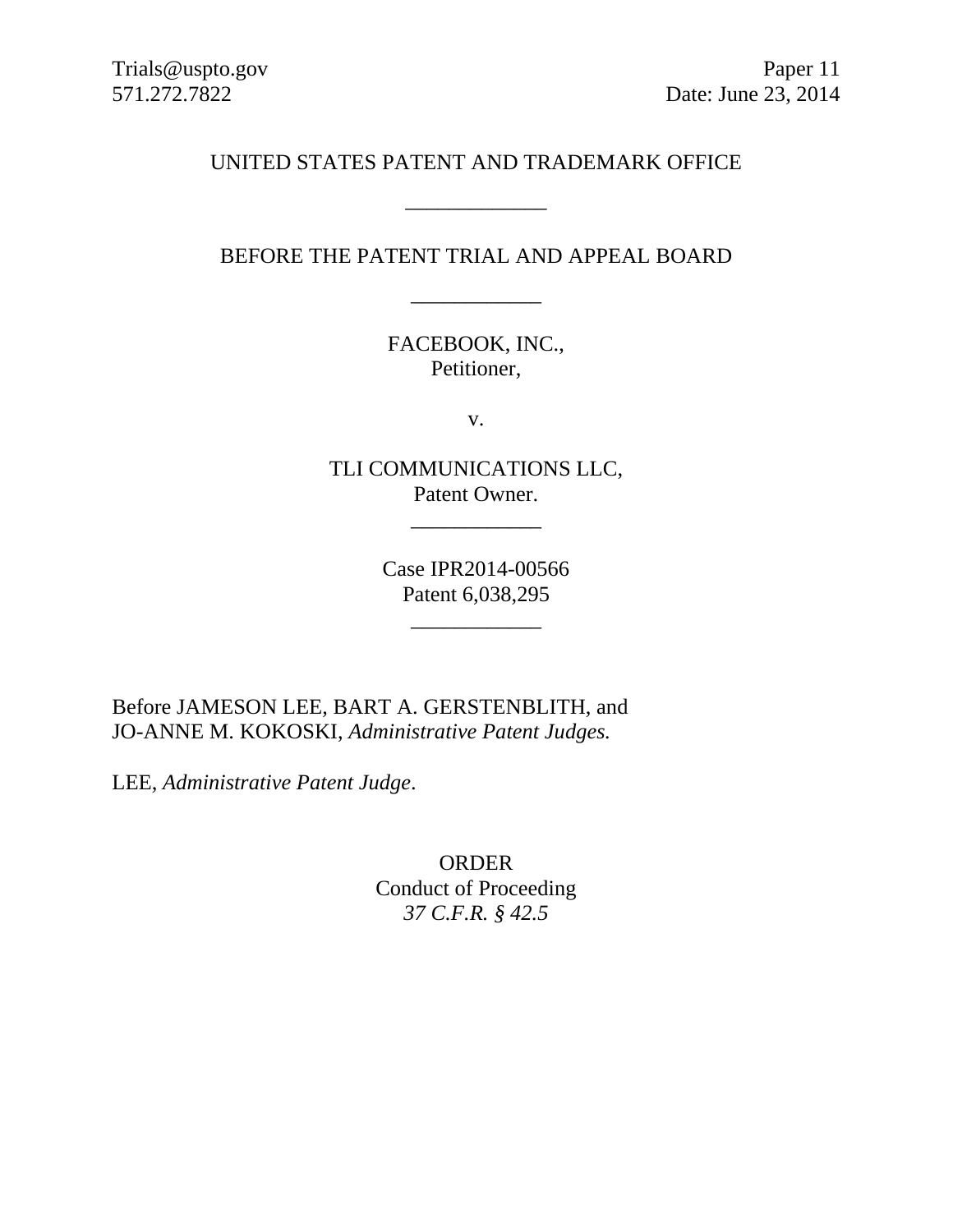### Introduction

 On June 20, 2014, a conference call was held. The participants of the call were respective counsel for the parties and Judges Lee, Gerstenblith, and Kokoski. Counsel for Patent Owner initiated the call to discuss an issue regarding routine discovery. According to counsel for Patent Owner, for a two-week period from June 2, 2014, through June 16, 2014, when he sought assistance from the Board by way of a request for a conference call, counsel for Petitioner was unavailable to discuss the matter because they were "in trial" for another litigation.

### **Discussion**

 Counsel for Petitioner did not dispute that they were unavailable during the two-week period referred to by counsel for Patent Owner. Also, counsel for Petitioner confirmed that they were unavailable because they were "in trial."

 For *inter partes* review proceedings, even preliminary proceedings prior to institution of trial, time is of essence. There is not much time to spare, if any, if an issue arises and a party desires to discuss it with opposing counsel prior to seeking relief from the Board. Counsel's being unavailable for two weeks is entirely unacceptable, especially when the event causing the "unavailability" is a planned absence. We expect counsel to respond to a discussion request within one business day or two, even if only to schedule the discussion within several more days, if acceptable to the party requesting the discussion. If lead counsel is unavailable, a backup counsel should step forward. If all counsel are unavailable for an extended period, there is a problem. Counsel for both parties are on notice that such conduct is sanctionable under 37 C.F.R. § 42.12(4).

 According to counsel for Patent Owner, Petitioner appears not to have satisfied the requirements of routine discovery under 37 C.F.R. § 42.51(b)(1)(iii), which requires production of relevant information that is inconsistent with the

2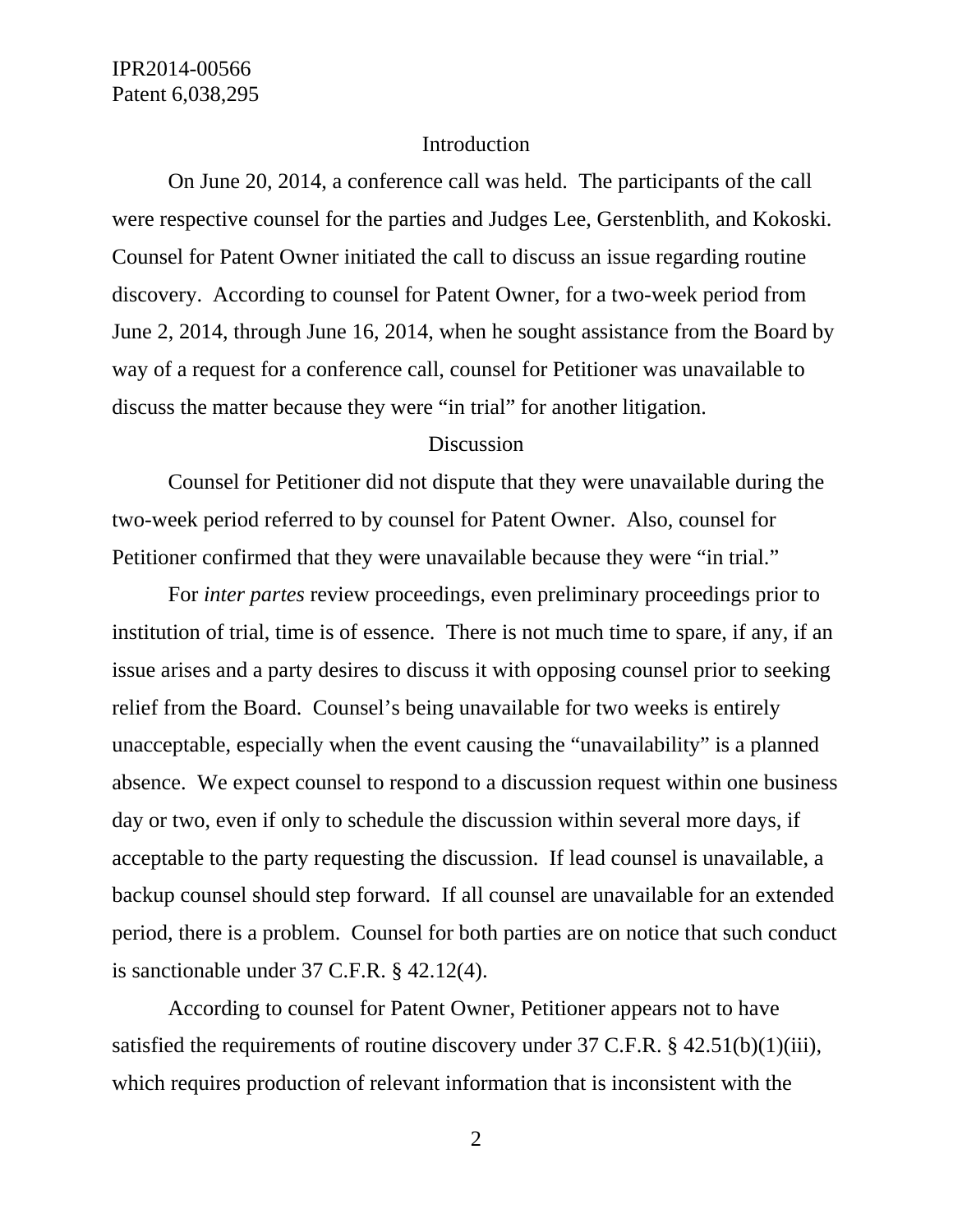# IPR2014-00566 Patent 6,038,295

filing of documents and things that contain the inconsistency. Counsel for Patent Owner notes certain deposition testimony of Petitioner's expert, in an earlier litigation involving Petitioner and in which U.S. Patent No. 6,038,295 was applied as prior art, that appears contrary to the declaration testimony of Petitioner's expert in this proceeding regarding the disclosures of U.S. Patent No. 6,038,295.

 We directed the parties to engage in a meaningful and serious discussion pertaining to Patent Owner's concern, and suggested that the Patent Owner communicate its basis for thinking that inconsistent information has not been disclosed by Petitioner. We authorize the Petitioner, based on any information provided by Patent Owner, to update its disclosure under the routine discovery requirements of 37 C.F.R.  $\S$  42.51(b)(1)(iii).

#### Order

It is

 ORDERED that the parties shall engage in a discussion of Patent Owner's concerns regarding whether Petitioner has complied with the routine discovery requirements of 37 C.F.R.  $\S$  42.51(b)(1); and

 FURTHER ORDERED that by June 27, 2014, Petitioner shall make any additional disclosure, as necessary, to come in compliance with 37 C.F.R.  $\S$  42.51(b)(1), and also file a statement by that date affirming that it is in compliance with the requirements of 37 C.F.R. § 42.51(b)(1).